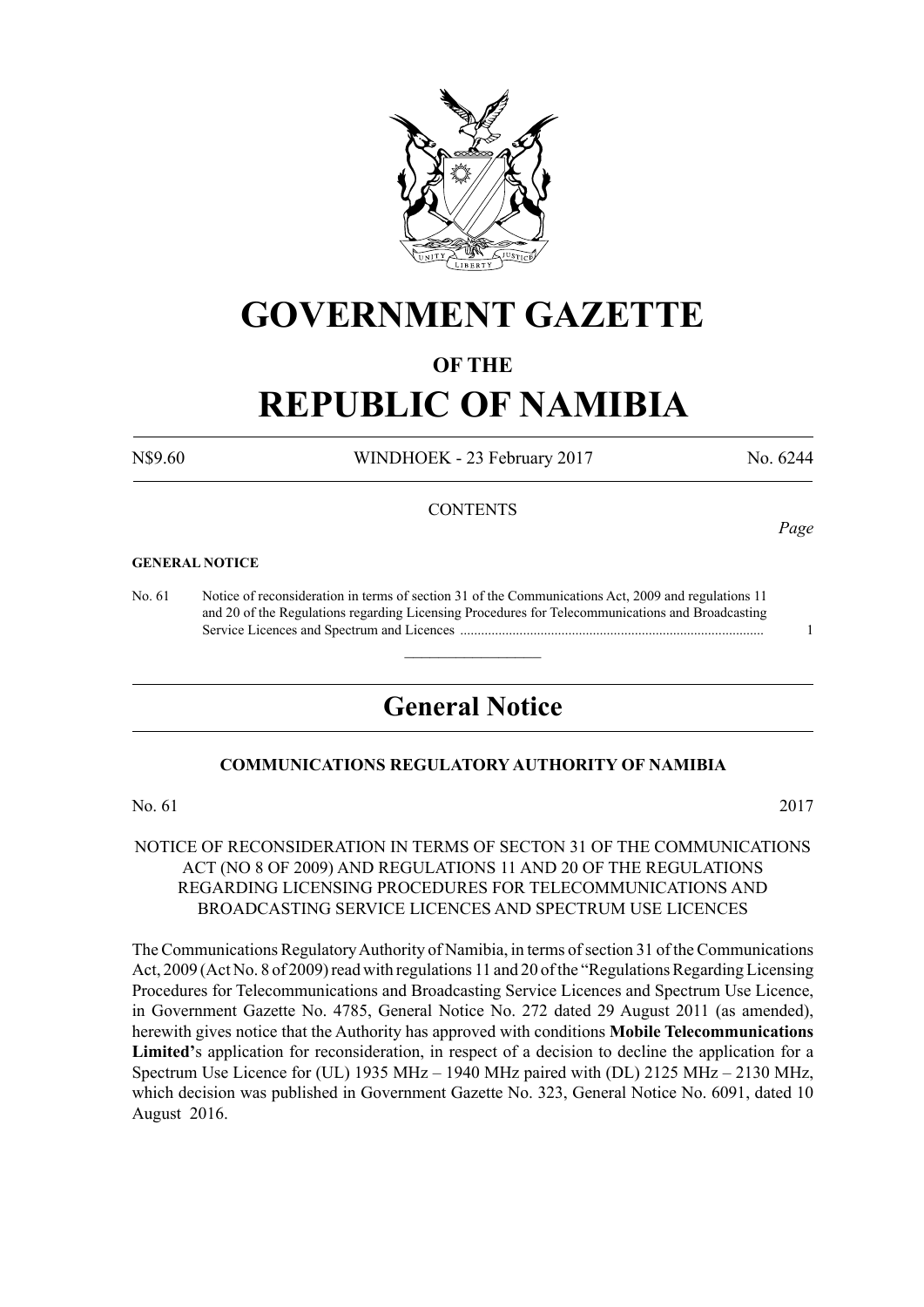# **THE FOLLOWING ARE THE REASONS FOR THE DECISION:**

#### **1. INTRODUCTION**

Mobile Telecommunications Limited (hereinafter referred to as "the Applicant") Ltd submitted submitted an application for additional spectrum use licences on 29 April 2015 as indicated below-

- (i) 925-930 MHz paired with 880-885 MHz  $(2 \times 5 \text{ MHz})$ ;
- (ii) 1882-1892 MHz paired with 1787-1797 MHz (2 x 10 MHz); and
- (iii) 2125-2130 MHz paired with 1935-1940 MHz (2 x 5 MHz)

for consideration in terms of section 101 of the Communications Act of 2009 (hereinafter referred to as "the Act") and in accordance with Regulations regarding Licensing Procedures for Telecommunications and Broadcasting Service Licenses and Spectrum Use Licenses as published in Government Gazette No. 4785, General Notice No. 272 dated 29 August 2011 (as amended).

The Authority published its final decision in respect of the aforementioned application in Government Gazette No. 6092, Notice No. 323 dated 10 August 2016 following communication of the final decision to the Applicant in writing on 8 July 2016.

The Applicant submitted an application for reconsideration to the Authority in respect of the decline of the application for 2125-2130 MHz paired with 1935-1940 MHz on 5 August 2016 in terms of section 31 of the Act.

#### **2. PROCEDURAL COMPLIANCE**

Following due process in terms of Regulations Regarding Licensing Procedures for Telecommunications and Broadcasting Service Licences and Spectrum Use Licences, the Authority published a notice in the Government Gazette 6102, Notice No 350, dated 23 August 2016, indicating that MTC requests the Authority to reconsider its decision to decline the application for 2 x 5 MHz spectrum in the 2100 MHz spectrum band, allowing fourteen (14) days for public comments from the date of publication of the Notice in the Gazette. The commenting period lapsed on 8 September 2016, and no comments were received.

# **3. SUBSTANTIVE ISSUES DURING THE INITIAL APPLICATION**

During the initial consideration of the application, the Authority took into account the following aspects in respect of the application for spectrum in the 2100 MHz spectrum band –

- (i) The fact that the Applicant has been declared dominant in terms of section 78 of the Act;
- (ii) The fact that the Applicant already holds spectrum use licences amounting to 35% more spectrum to provide mobile services than any other telecommunications service licensee; and
- (iii) The limited amount of spectrum available in the 2100 MHz spectrum band.

#### **3.1 Analysis of the application for spectrum in the 2100 MHz spectrum band**

The Applicant already holds spectrum use licences for 2 x 15 MHz in the 2100 MHz spectrum band for providing 3G services on a national basis. The Applicant's 3G network is deployed in major urban areas with lesser coverage provided in selected locations such as lodges and mines and smaller towns in rural areas.

The Applicant submitted a rollout plan for the addition of a fourth layer to its existing network at existing sites to increase capacity. Upon analysis of the information presented, the Authority is of the opinion that the Applicant can make more efficient use of the 15 MHz spectrum already assigned to the Applicant based on the Applicant's presentation dated 14 August 2015 –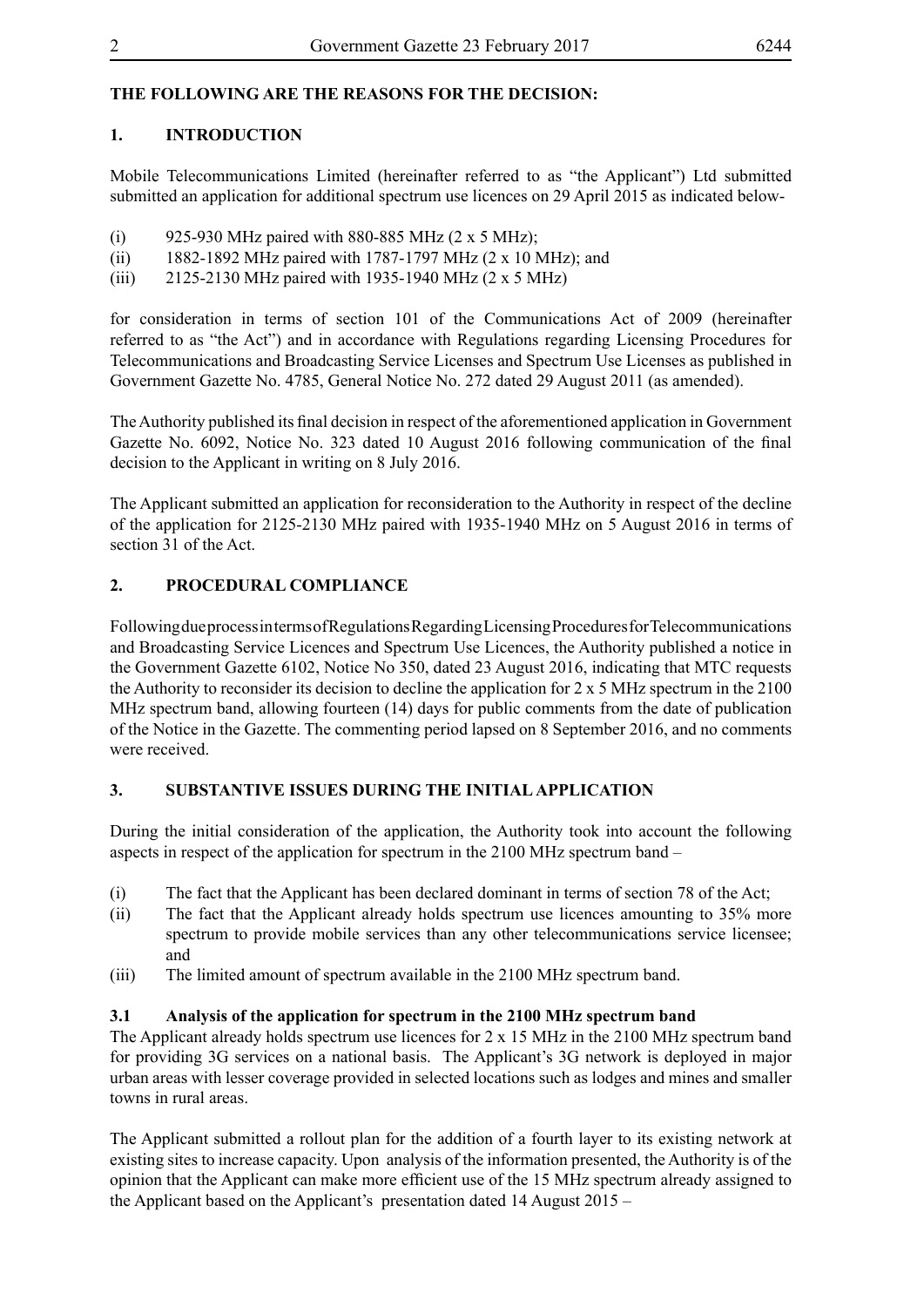- i) Stating that the Applicant plans to deploy 3G in the E-GSM band should the spectrum application be approved; and
- ii) The network statistics presented.

It should be noted that the Applicant made no effort to prove efficient use in terms of ITU Recommendation: ITU-R SM.1046-2 as required by the spectrum use licence conditions applicable to this licence. The Authority therefore had to proceed with its analysis based on the aforementioned information submitted by the Applicant.

Authority is of the opinion that the Applicant can make more efficient use of the current spectrum assigned in 2100 MHz through optimisation and re-planning of its network. This can be achieved by implementing smaller cells through construction of additional base stations serving less customers per base station to improve quality of service in its 3G network whilst phasing out high site locations.

Further thereto it should be noted that the existing spectrum use licence for 2100 MHz was awarded on a national basis. To date the assigned spectrum remains unutilised in areas where no 3G services have been provided. Based on the factors considered above the Authority is of the opinion that the Applicant has failed to proof efficient use of its existing spectrum use licence of 2 x 15 MHz in the 2100 MHz spectrum band.

#### **3.2 Other factors considered**

The 2100 MHz spectrum band has very limited vacant spectrum available consisting of 2 x 5 MHz only. The current spectrum use licences awarded in this band is fairly distributed between Telecom Namibia Limited, Paratus Telecommunications (Pty) Ltd and the Applicant to provide mobile telecommunications services taking into account the cumulative amount of spectrum assigned to each licensee in the 900 MHz, 1800 MHz and 2100 MHz spectrum band.

There would be no limitation on the Applicant to use the spectrum applied for in the E-GSM band for 3G services in and around urban areas such as Windhoek, Oshakati, Walvis Bay and Swakopmund should the Authority approve the said licence application for  $2 \times 10$  MHz in the E-GSM spectrum band to improve service quality.

Any further assignment of spectrum in this band to an existing telecommunications service licensee will act as a barrier to any new player entering the market in that the Authority will not have sufficient spectrum available for the implementation of 3G mobile services in urban areas to allow a new entrant to provide the same data speed and quality of service than current licensees.

The Authority also undertook a benchmarking exercise in respect of neighbouring countries taking into account the amount of spectrum assigned to each operator versus the population size served. The findings are shown in the Table 1 below-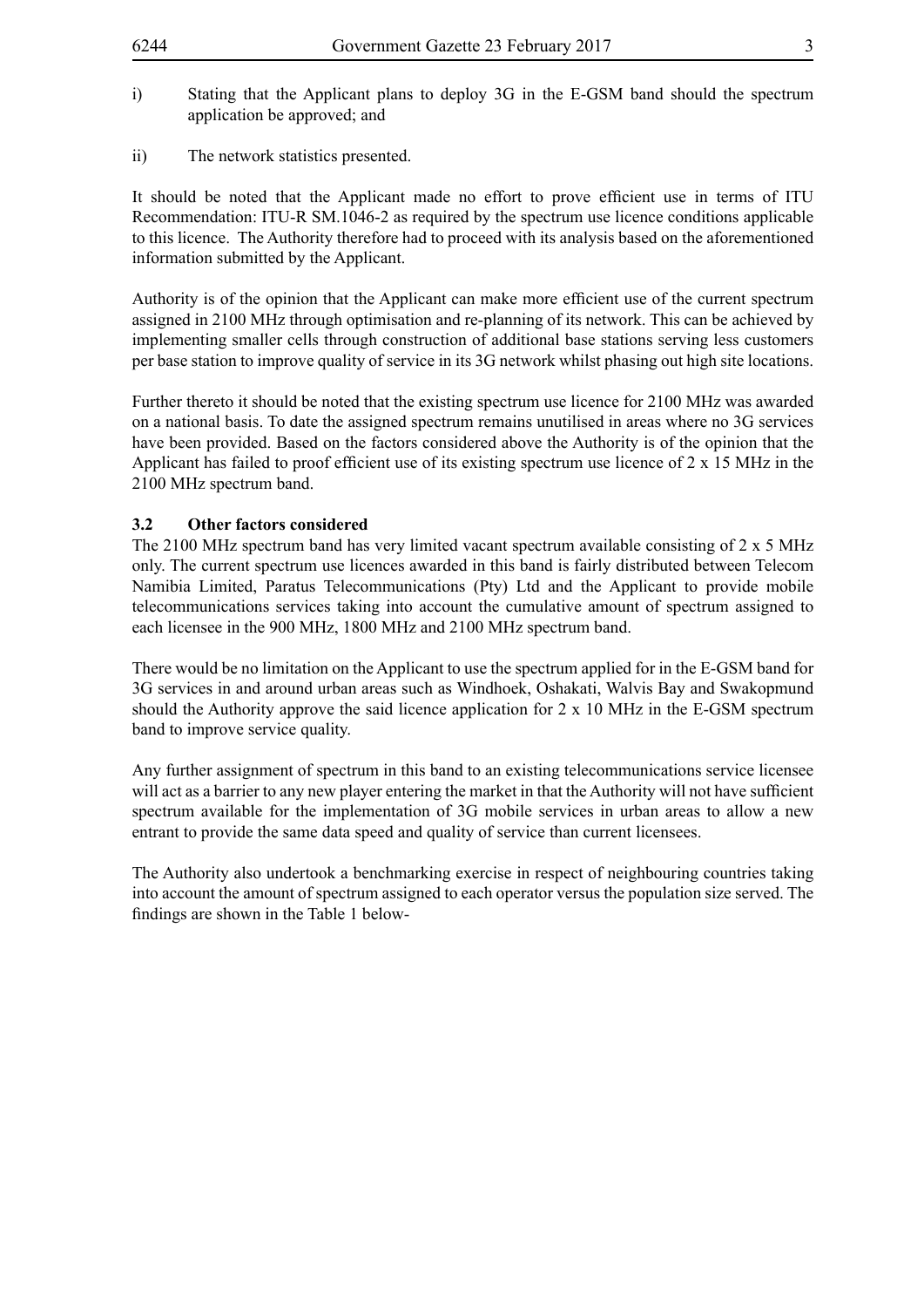| South Africa                |                                          | Kenya                          |                     | Nigeria                    |                     |
|-----------------------------|------------------------------------------|--------------------------------|---------------------|----------------------------|---------------------|
| Vodacom                     | 2 x 11 MHz 900 MHz                       | TK/Orange                      | 2 x 7.5 MHz 900 MHz | MTN Nigeria                | 2 x 5 MHz 900 MHz   |
|                             | 2 x 12 MHz 1800 MHz                      |                                | 2 x 10 MHz 1800 MHz |                            | 2 x 15 MHz 1800 MHz |
| $\pm$ 34 million customers  | $1 \times 5 \& 2 \times 15$ MHz 2100 MHz | million customers<br>$\pm 4.5$ | 2 x 10 MHz 2100 MHz | $\pm$ 63 million customers | 2 x 10 MHz 2100 MHz |
| Total                       | $2x$ 38 MHz & $1x$ SMHz                  | Total                          | $2x\ 27.5$ MHz      | Total                      | $2x$ 30 MHz         |
| <b>NTN SA</b>               | 2 x 11 MHz 900 MHz                       |                                | 2 x 10 MHz 900 MHz  | <b>Airtel</b>              | 2 x 5 MHz 900 MHz   |
|                             | 2 x 12 MHz 1800 MHz                      | Safaricom                      | 2 x 10 MHz 1800 MHz |                            | 2 x 15 MHz 1800 MHz |
| $± 30$ million<br>customers | 1 x 10 & 2 x 15 MHz 2100 MHz             | $\pm$ 25.1 million customers   | 2 x 10 MHz 2100 MHz | customers<br>31 million    | 2 x 10 MHz 2100 MHz |
| Total                       | $2x$ 38 MHz & $1x$ 10 MHz                | Total                          | $2x30$ MHz          | Total                      | $2x$ 30 MHz         |
|                             | 2 x 11 MHz 900 MHz                       |                                | 2x 10 MHz 900 MHz   | ಕೆ                         | 2x 5 MHz 900 MHz    |
| Cell C                      | 2 x 12 MHz 1800 MHz                      | <b>Airtel Kenya</b>            | 2x 10 MHz 1800 MHz  |                            | 2x 15 MHz 1800 MHz  |
| $\pm$ 22 million customers  | $1 \times 5 \& 2 \times 15$ MHz 2100 MHz | $\pm$ 7.2 million customers    | 2x 10 MHz 2100 MHz  | customers<br>31 million    | 2x 10 MHz 2100 MHz  |
| Total                       | $2x$ 38 MHz & $1x$ 5 MHz                 | Total                          | $2x30$ MHz          | Total                      | $2x$ 30 MHz         |
|                             | 2x 12 MHz 1800 MHz                       |                                | 2x 7.5 MHz 900 MHz  | Etisalat                   | 2x 5 MHz 900 MHz    |
| Telkom SA                   |                                          | Essai                          |                     |                            | 2x 15 MHz 1800 MHz  |
| $\pm$ 2 million customers   | 2x 10 MHz 2100 MHz                       | $±1$ million customers         | 2x 10 MHz 1800 MHz  | $\pm$ 24 million           | 2x 10 MHz 2100 MHz  |
|                             |                                          |                                |                     | customers                  |                     |
| Total                       | 2x 22 MHz                                | Total                          | $2x$ 17.5 MHz       | Total                      | $2x$ 30 MHz         |
| Largest town                | Soweto 2.3 million                       |                                | Nairobi 3.4 million |                            | Lagos 9 million     |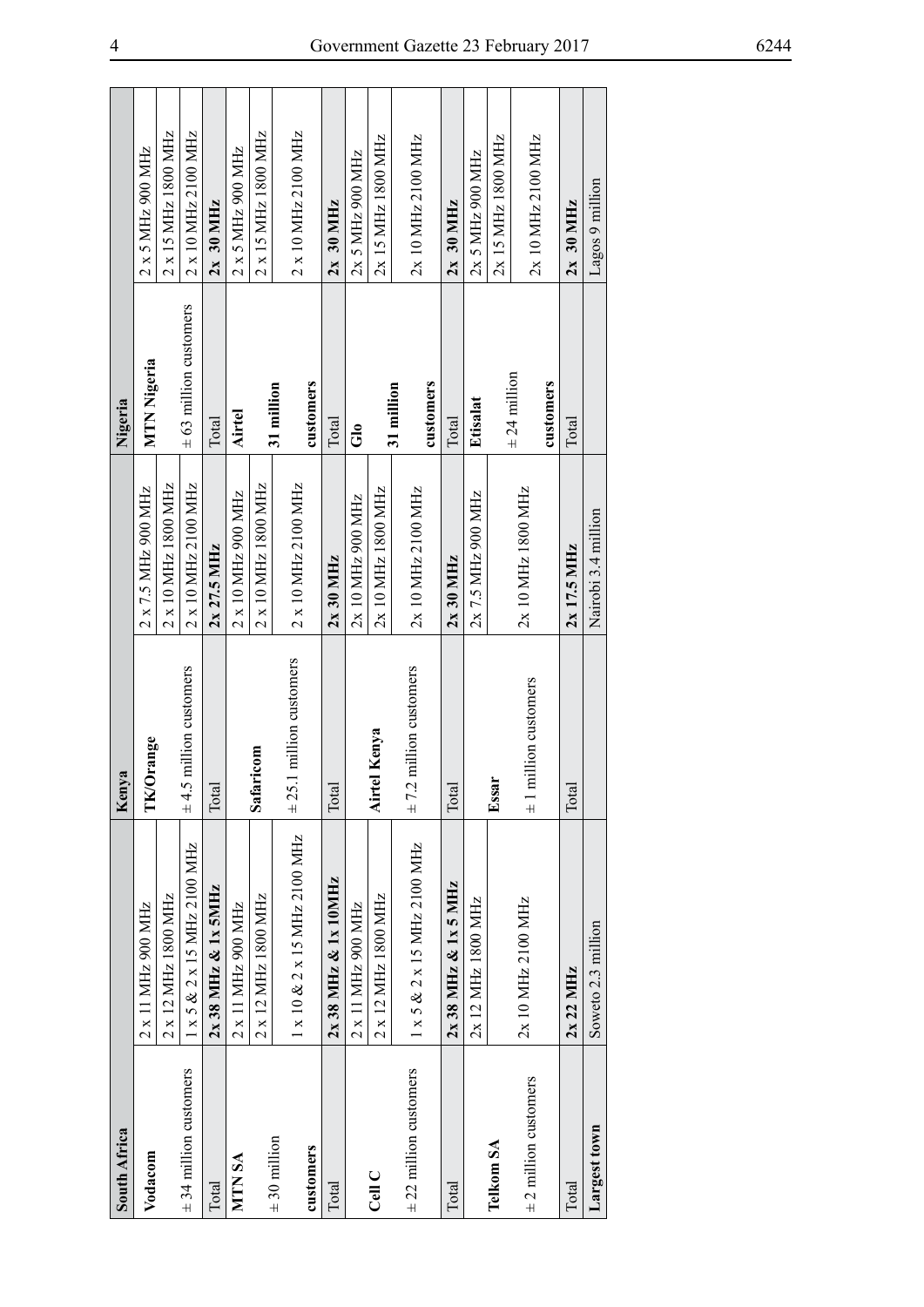It should be noted that the population of South Africa, Kenya and Nigeria exceed the population of Namibia by far and that each operator is assigned less than 40 MHz across the 900 MHz, 1800 MHz and 2100 MHz spectrum band to provide mobile services ensuring the efficient use of spectrum.

In contrast, the Applicant is already assigned  $2 \times 63$  MHz to provide mobile services to Namibia's population of 2.4 million and still the Applicant has applied for more spectrum. The Applicant also already holds spectrum use licences for an equivalent amount of spectrum  $(2 \times 15 \text{ MHz})$  in the 2100 MHz compared to operators in other countries as shown in Table 1. Further thereto, Windhoek, being the largest urban area served by the Applicant has  $\pm 400,000$  inhabitants compared to the millions of inhabitants in a single urban area served by the operators shown in Table 1.

# **3.3 Decision on initial application**

The CRAN Board of Directors, at the recommendation of the Legal and Technical Board Committee, resolved at the board meeting held on 30 June 2016 –

i) That the application for 2125-2130 MHz paired with 1935-1940 MHz is declined due to the fact that the existing spectrum use licence in the same spectrum band is not efficiently utilised and that the Applicant is urged to re-plan its network to use already assigned spectrum efficiently in accordance with its spectrum use licence conditions.

# **4. APPLICATION FOR RECONSIDERATION**

# **4.1 BACKGROUND**

The Authority published its final decision in Government *Gazette* No. 6092, General Notice No. 323 dated 10 August 2016.

The Applicant submitted an application for reconsideration to the Authority on 5 August 2016 in terms of section 31 of the Communications Act, 2009 in respect of the decline of the spectrum use licence application submitted for 2125-2130 MHz paired with 1935-1940 MHz (2 x 5 MHz).

# **4.2 GROUNDS FOR RECONSIDERATION**

The Applicant sets out its grounds for reconsideration as follows:

- (i) ITU-R SM.1046-2 Although the standards document of the ITU is one amongst others, fore mostly it is not applicable to this case because the international norms and practices are different to that experienced in Namibia, as demonstrated by MTC and its technical partner Huawei in a meeting held on 14 August 2015 during which the needs and the efficiency of the band used was presented;
- (ii) It is debatable that mini-sites improve capacity and quality in the referred band however
	- a. the Applicant has already deployed several mini sites in Windhoek;
	- b. An additional thirty (30) mini sites in Windhoek has been submitted to the local authority for authorisation for more than eighteen (18) months; and
	- c. The Applicant will roll out a number of mini sites after clearance from the relevant authorities, but that will not resolve the main capacity issue.
- (iii) The Applicant strongly disagrees that 2100 MHz spectrum is distributed fairly between licensees;
- (iv) The Authority is inconsistent in referring that the current UMTS or 3G allocation of 2100 MHz is unutilised in areas where no 3G service has been provided, which contradicts the rationale accepted with the E-GSM 900 award;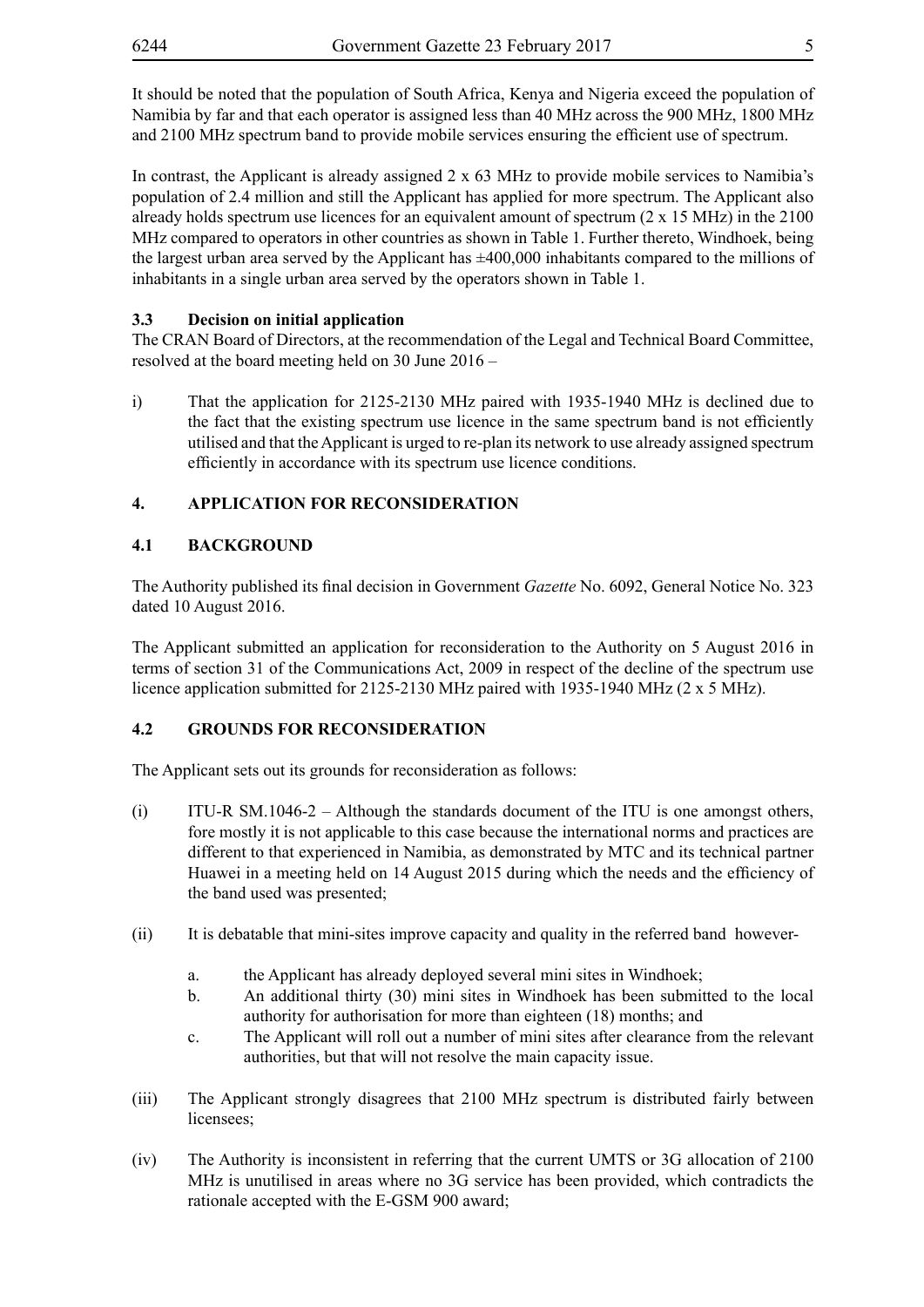- (v) E-GSM can be used in urban areas not losing sight of technical references;
- (vi) It is unjustifiable that allocating the additional 2100 MHz spectrum for the deployment of the 4th carrier to the Applicant will act as a barrier to a new entrant based on the Applicant's reasoning that spectrum should be allocated on the basis of existing subscribers and that the reserving of spectrum for a possible new entrant contradicts Regulation 6(1) of the Regulations regarding Licensing Procedures for Telecommunications and broadcasting service licences and spectrum use licences; and
- (vii) That the Applicant detected inaccuracies in respect of the benchmarking done with other markets.

The Applicant's submission for reconsideration indicates various secondary points in support of the abovementioned grounds for reconsideration under point 3 of their application.

# **5. SUBSTANTIVE ISSUES ON RECONSIDERATION**

In its analysis of the application for reconsideration submitted by the Applicant on 5 August 2016, the Authority will not only address the grounds for reconsideration listed by the Applicant but also the other viewpoints expressed and observations made by the Applicant.

# **5.1 The utilisation of ITU-R SM.1046-2 to prove efficient use of spectrum**

Section 99 (2) of the Communications Act (hereinafter referred to as "the Act") provides as follows-

*"(2) In controlling, planning, administering, managing and licensing the use of the radio frequency spectrum, the Authority must comply with the applicable standards and requirements of the International Telecommunication Union and its Radio Regulations, as agreed to or adopted by Namibia".*

Namibia is a member state of the International Telecommunications Union (ITU). The Authority is bound by the Act to adhere to ITU standards such as the document ITU-R SM.1046-2 developed by ITU for the measurement of efficient use of spectrum and is referenced in the Regulations Setting out Licence Conditions for Spectrum Use Licences as published in Government *Gazette* No. 5354, General Notice No. 469 dated 2 December 2013.

The utilisation of ITU-R SM.1046-2 to measure efficient use of spectrum is applicable to Namibia, in that it ensures a consistent method of measuring efficient use of spectrum irrespective of different equipment deployed by licensees and variances in network infrastructure deployment in that measurement is based on-

- i) Service area for mobile base stations;
- ii) Spectrum or frequencies being utilised in the service;
- iii) Total population living in the service area; and
- iv) Total traffic generated within the limits of the service area.

Any request made by the Authority in respect of efficient use of spectrum in respect of existing spectrum use licences to any licensee will therefore, be measured against the same criteria when the method of measurement is based on ITU standards. The aforementioned regulations were finalised following the Authority's rulemaking procedures and the Applicant had ample opportunity to comment in respect of the non-applicability of ITU standards to Namibia during this process. All spectrum use licences are awarded subject to the same set of licence conditions and the Applicant is bound by the provisions of the said conditions.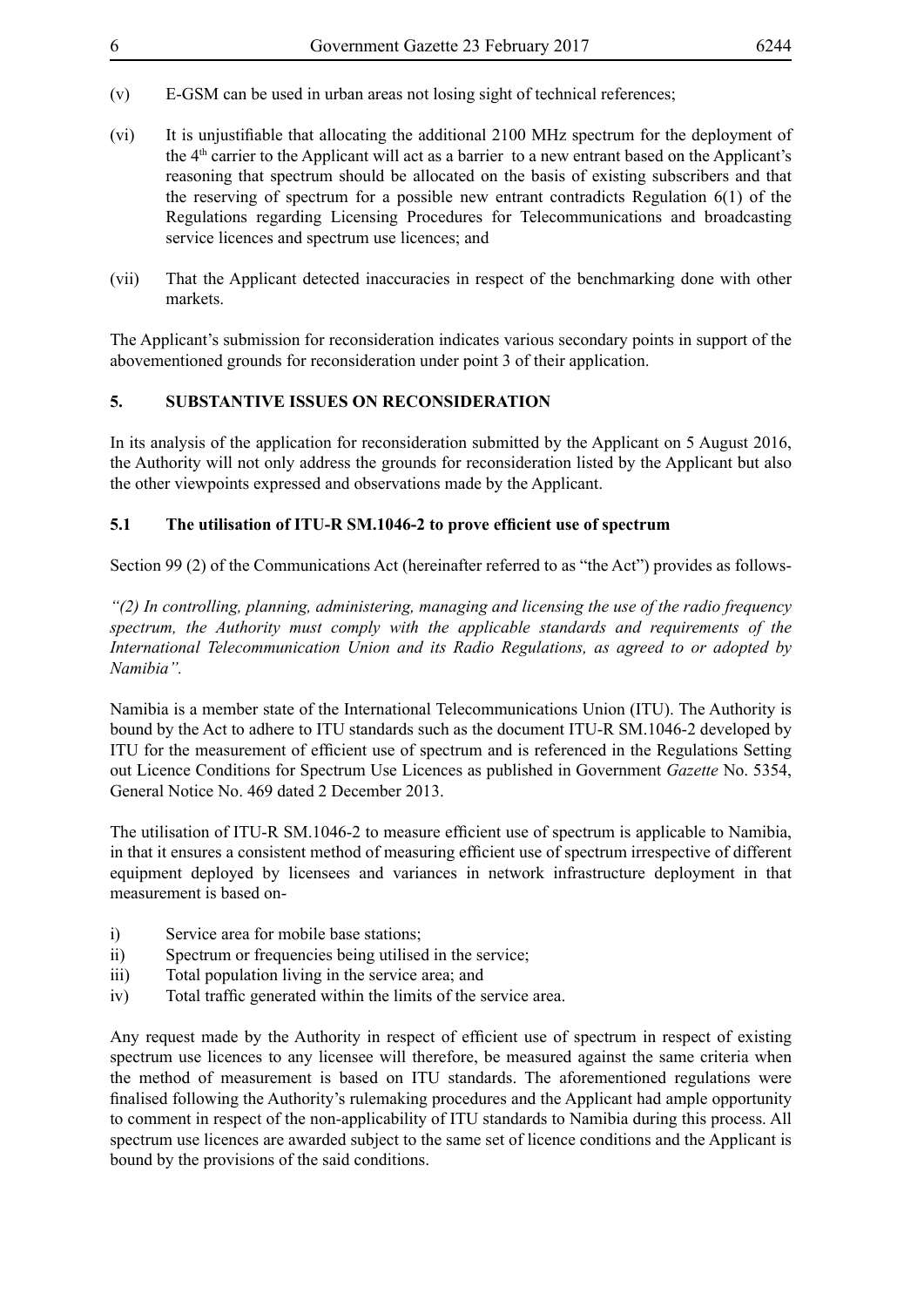The text of the Authority's decision as published in Government Gazette No. 6092, General Notice No.323 dated 10 August 2016 reads as follows-

*"…the Applicant made no effort to prove efficient use in terms of ITU Recommendation: ITU-R SM.1046-2 as required by the spectrum use licence conditions…"*

This statement is not inaccurate as alleged by the Applicant. The Authority's decision further indicates that the Authority therefore considered the Applicant's submission made on 14 August 2015 in conjunction with their equipment vendor, Huawei. This presentation was based on the Applicant's own model and did not follow the framework set in the aforementioned ITU documents. However, the Authority did not exclude the presentation made from its consideration process, giving the Applicant the benefit of submitting is own model to proof efficient use.

# **5.2 It is debatable that mini-sites improve capacity and quality in the referred band**

The Authority advised the Applicant to optimize and re-plan its network to ensure efficient use of spectrum. The deployment of mini sites as referenced by the Applicant is in accordance with the advice given and the Applicant also states under point 4.4 of the reconsideration application that it has received some approvals from the local authorities whilst others are still pending. The Authority maintains its opinion that the implementation of the aforementioned sites will contribute to the efficient use of existing spectrum use licences.

# **5.3 The Authority is inconsistent in referring that the current UMTS allocation of 2100 MHz is unutilized in areas where no 3G service has been provided, which contradicts the rationale accepted with the E-GSM 900 award**

The Applicant submits technical data in relation to the utilisation of its spectrum inclusive of geographical site data on a bi-annual basis. This data is utilised by the Authority to assess utilisation of spectrum on a national basis when such spectrum use licence was awarded on a national basis. Analysis of the data as submitted for the reporting period 1 August 2015 to 31 January 2017 indicates that the Applicant does not utilise its existing spectrum use licence to its full potential, also in urban areas, as defined in section 3 of the Local Authorities Act, 1992 (Act No. 23 of 1992). The Authority has also conducted quality of service drive testing from June 2016 till September 2016 that has further supported the Authority's point of view and clearly indicates coverage gaps, even in urban areas located in major towns.

The Authority is of the opinion that there exists no contradiction in respect of its consideration of the Applicant's application for additional spectrum in a lower spectrum band to provide 3G services taking into account the targets set out in the Harambee Prosperity Plan to provide broadband services to 80% of the population which may or may not be living in sparsely populated areas.

Consideration of additional spectrum use licences in the same band as existing spectrum use licences is based on the efficient use of the existing licence whilst the consideration of spectrum use licence in a spectrum band not previously applied for is based on network rollout to expand services or provision of new services. The consideration of the award of spectrum in the E-GSM band has therefore, been linked to the targets contained in Harambee Prosperity Plan and the rollout plans in respect of this spectrum band as submitted by the Applicant.

The consideration of the application for additional spectrum in the 2100 MHz spectrum band, on the other hand, was linked to a list of envisaged upgrades to existing 3G sites as submitted by the Applicant, whether or not the existing spectrum licence is utilised efficiently and whether the existing amount of spectrum assigned is sufficient for this purpose in the opinion of the Authority.

#### **5.4 The Applicant strongly disagrees that 2100 MHz spectrum is distributed fairly between licensees**

The Gazette Notice as published on 10 August 2016 states very clearly that fair distribution is based on the cumulative amount of spectrum assigned to each licensee in the 900 MHz, 1800 MHz and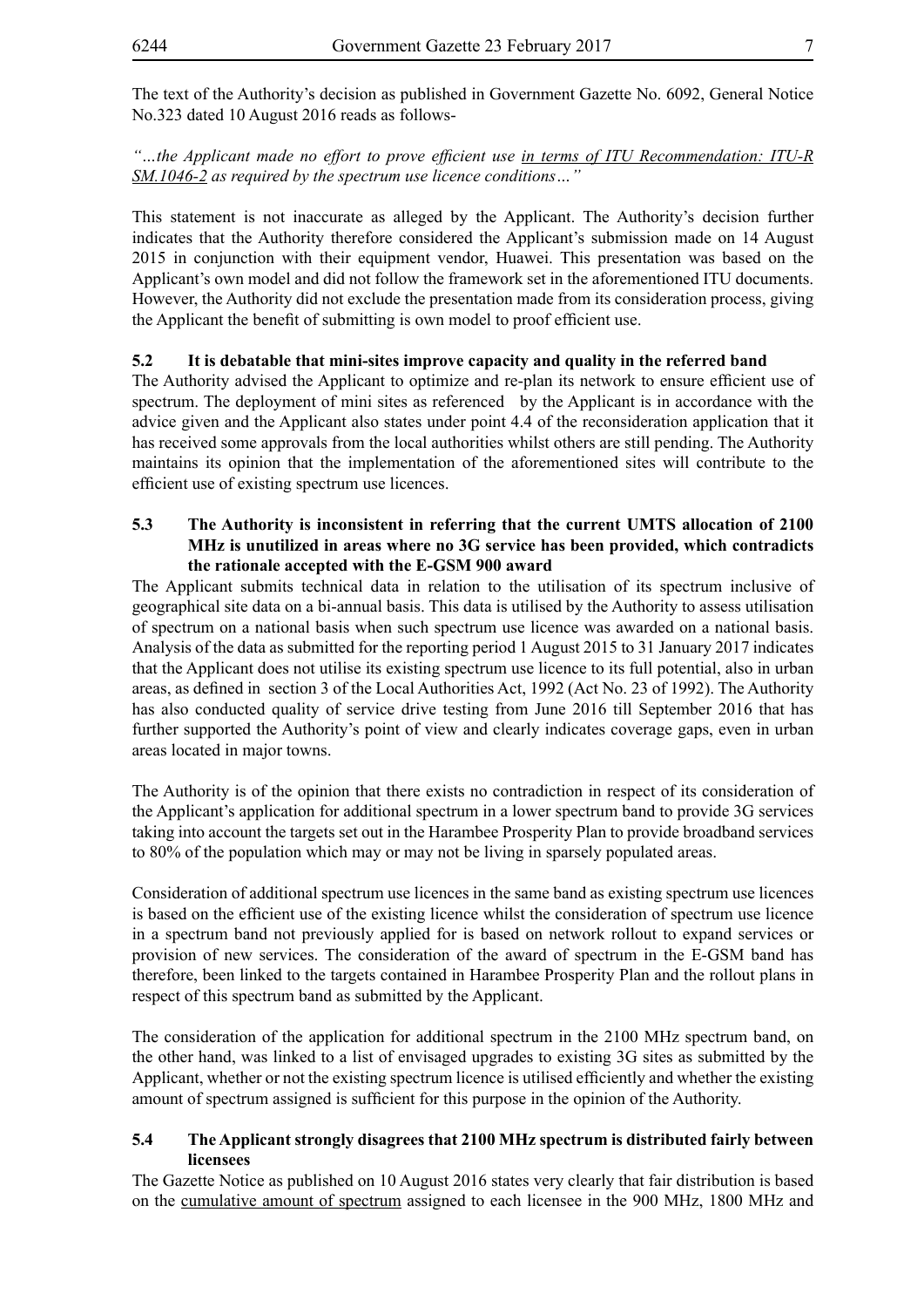| Spectrum band | <b>Mobile Telecommuni-</b><br>cations Limited<br>(The Applicant) | Telecom Namibia<br>Limited                        | <b>Paratus Telecommuni-</b><br>cations (Pty) Ltd |
|---------------|------------------------------------------------------------------|---------------------------------------------------|--------------------------------------------------|
| E-GSM         | $2x$ 5 MHz<br>(awarded 30 June 2016)                             | None                                              | None                                             |
| 900 MHz       | $2x$ 13 MHz                                                      | $2x$ 12 MHz<br>(2x 2 MHz awarded 15)<br>May 2016) | None                                             |
| 1800 MHz      | $2x35 \text{ MHz}$                                               | 2x 20 MHz                                         | $2x$ 19.8 MHz                                    |
| 2100 MHz      | $2x$ 15 MHz                                                      | $2x10 \text{ MHz}$                                | $2x 20 MHz*$                                     |
| <b>Total</b>  | $2x\,68\,\mathrm{MHz}$                                           | 2x 42 MHz                                         | $2x$ 39.8 MHz                                    |

2100 MHz spectrum bands, respectively. The current spectrum use licences is detailed in table 1 below.

| Table |  |
|-------|--|
|       |  |

\*Paratus Telecommunication (Pty) Ltd submitted an application for withdrawal due to the fact that their vendor cannot provide equipment in this band. The application is under consideration.

#### **It should be noted that the Applicant holds 39% more spectrum on a cumulative basis than any other licensee to provide mobile telecommunications services utilising 2G, 3G and 4G technologies (taking into account the latest award of 2 x 5MHz in the E-GSM spectrum band on 30 June 2016).**

The Act and regulations provide for a technology and service neutral licencing regime meaning that 3G and 4G can be used in any IMT spectrum band. Both Telecom Namibia Limited and the Applicant provide 3G services whilst Paratus Telecommunications Limited intends to provide LTE-Advanced (4G) services in the 2100 MHz band. As per the technical requirements in respect of spectrum requirements for 3G and 4G services respectively, 3G services can be offered with as little as 2x 5MHz spectrum assignments whilst 4G services require 4x 5MHz spectrum, hence the difference in assignment between the licensees in the 2100 MHz spectrum band. Similarly both the Applicant and Telecom Namibia Limited were awarded 4x 5MHz spectrum for LTE services in the 1800 MHz band as was applied for at that time.

The Authority is therefore of the opinion that the Applicant's statement that spectrum is not fairly assigned has no substance. The benchmarking study undertaken by the Authority during the consideration process of the initial application has also shown that other regulators assign spectrum based on fair distribution between licensees linked to the type of services offered and not on the number of subscribers served by each licensee.

In response to the other issues raised made by the Applicant, the Authority responds as follows-

- (i) Paratus Telecommunications (Pty) Ltd was awarded 2 x 20 MHz in the 2100 MHz and 2 x 19.8 MHz in 1800 MHz spectrum for LTE services (4G) in accordance with technical requirements to provide the said services as contained in ETSI TR 136 913 v10.0.0 (2011- 04) and 3GPP TR 36.913 as published in Government Gazette No. 5745, Notice No. 191 dated 29 May 2015. The Authority was not in a position to consider a further 0.2 KHz in the 1800 MHz band due to the fact that this spectrum is assigned to the Applicant to allow for a guard band between its 2G and 4G services as per technical requirement to operate 2G and 4G services in the same spectrum band.
- (ii) The spectrum use licences were fairly awarded taking into account that this was a new entrant to the mobile telecommunications market and that Telecom Namibia Limited and the Applicant already held a  $2 \times 40$  MHz and  $2 \times 63$  MHz to provide mobile telecommunications services in Namibia at that time.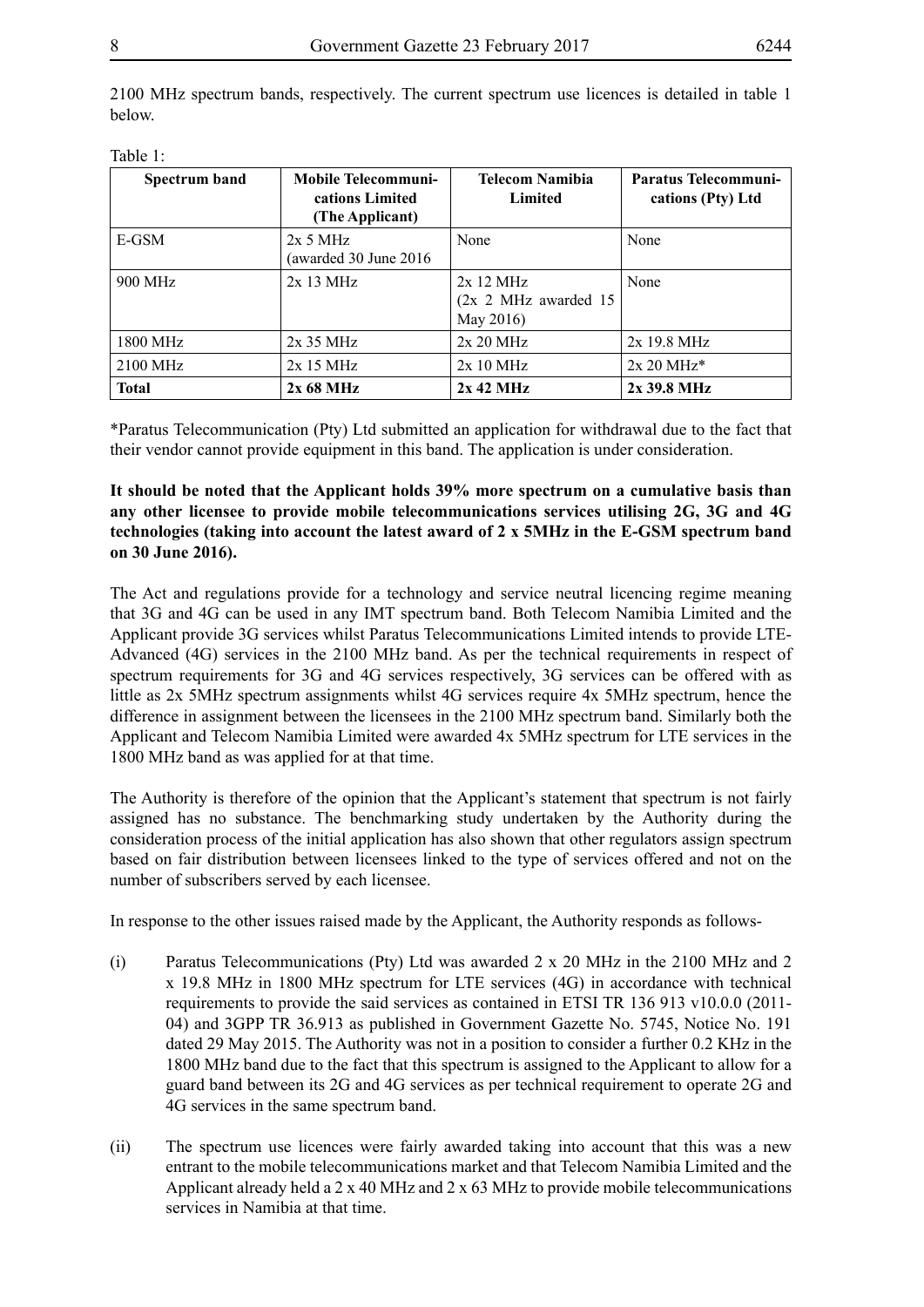An application for reconsideration to award 2x 30 MHz in the 2100 MHz spectrum band was subsequently declined as published in Government Gazette No. 5836, General Notice No. 440 dated 24 September 2015. The allegation on the utilisation of the spectrum allocated to Telecom Namibia Limited is noted and the Authority will engage Telecom Namibia Limited directly to monitor compliance with its license conditions in this regard. This issue however, has no bearing on the matter at hand.

Similarly Telecom Namibia Limited and the Applicant were awarded 2x 20 MHz for LTE (4G) services as per technical requirements in the 1800 MHz band when they launched these services into the market. It seems the Applicant only finds technical requirements unjustifiable when it pertains to applications of another licensee.

Neither the Applicant nor Telecom Namibia utilises the 2100 MHz band to provide LTE (4G) services but are providing 3G services instead.

As stated by the Applicant, Paratus Telecommunications (Pty) Ltd has submitted an application for withdrawal for the 2 x 20 MHz in the 2100 MHz spectrum band in compliance with regulation 10(2) of the Regulations Regarding Licensing Procedures for Telecommunications and Broadcasting Service Licences and Spectrum Use Licences as published in Government Gazette No. 4785, Notice No. 330 dated 29 August 2011. The Authority is currently considering this application for spectrum withdrawal and has published the said application for public comments in Government Gazette No. 6074, General Notice No. 258 dated 18 July 2016.

However, the Authority sees no relationship between the application for reconsideration submitted by the Applicant and the application for withdrawal submitted by Paratus Telecommunications (Pty) Ltd due to the fact that the reason for declining Applicants application was not due to a lack of spectrum in the band but the inefficient use of already assigned spectrum in the same band.

# **5.5 E-GSM can be used in urban areas not losing sight of technical references**

From the Applicant's statements made in its application for reconsideration, it seems that the Applicant has misinterpreted the Authority's decision in respect of the utilisation of the newly awarded 2 x 5MHz spectrum awarded in urban areas.

The Authority did not give a directive to the Applicant that it must utilise the newly assigned spectrum in the E-GSM band in *lieu* of its existing spectrum use licences in the 2100 MHz band or placed any prohibition on the utilisation of the aforementioned spectrum as per the Authority's decision published in Government *Gazette* No. 6092, General Notice No. 323 dated 10 August 2016 that read as follows-

"*that the award of spectrum use licences to Mobile Telecommunications Limited on a national basis for-*

# *a. 925-930 MHz paired with 880-885 MHz"*

The Authority is of the opinion that this is a business decision to be made by the Applicant and the utilisation of the aforementioned spectrum has no bearing on the Authority's decision that existing spectrum use licences in the 2100 MHz band is not efficiently utilised.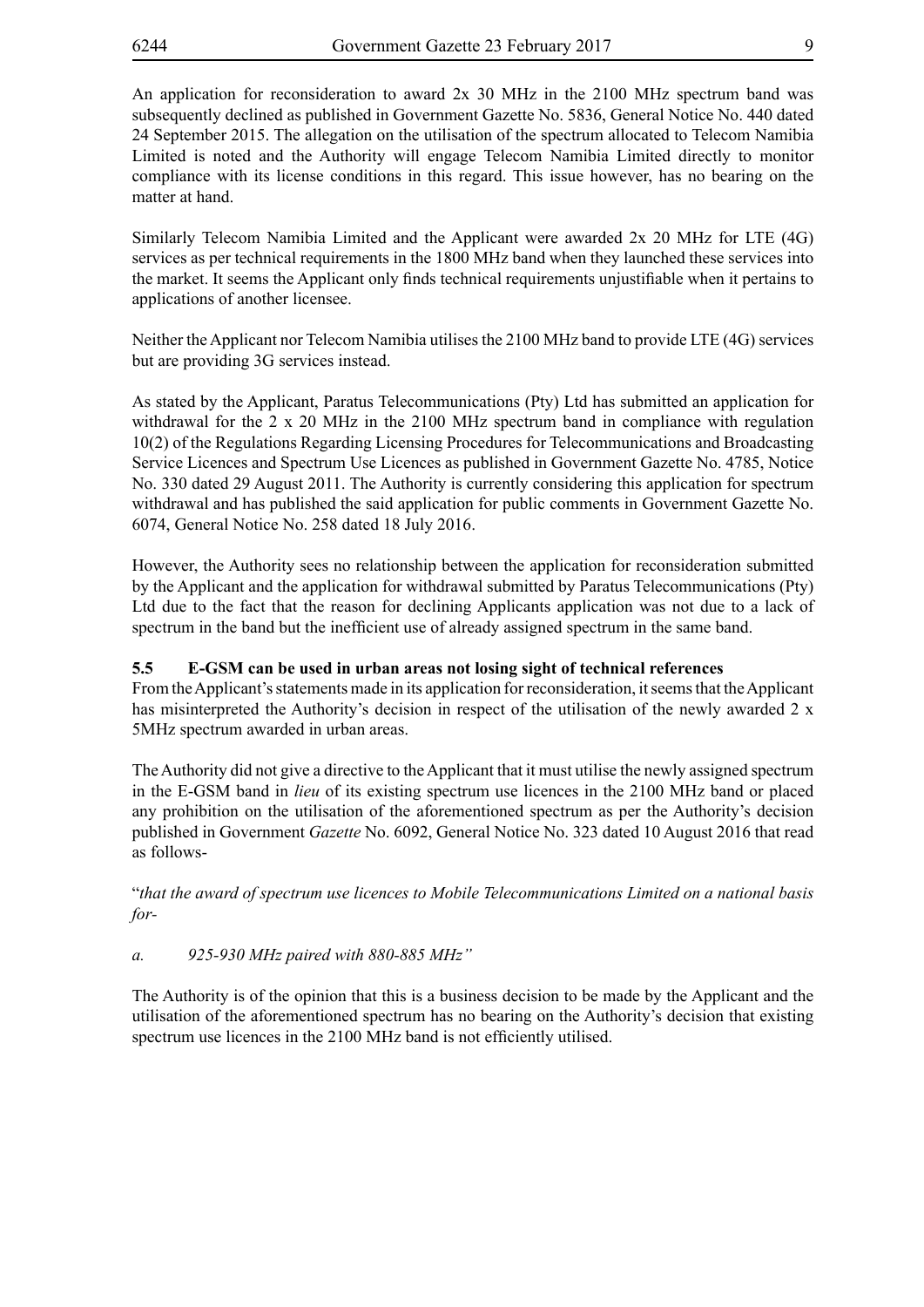**5.6 It is unjustifiable that allocating the additional 2100 MHz spectrum for the**  deployment of the 4<sup>th</sup> carrier to the Applicant will act as a barrier to a new entrant **based on the Applicant's reasoning that spectrum should be allocated on the basis of existing subscribers and that the reserving of spectrum for a possible new entrant contradicts Regulation 6(1) of the Regulations regarding Licensing Procedures for Telecommunications and broadcasting service licences and spectrum use licences**

The Authority wishes to emphasize that it does not share the same viewpoint as the Applicant that spectrum should be assigned based on the number of subscribers. The benchmark study supports the Authority's viewpoint to create a level playing field for existing and new players in the market.

The Authority is mandated with the promotion of competition in the market as per the objectives of the Act as well as all aspects related to the management of spectrum to make provision for promotion of competition in that such new licensees will require spectrum to provide electronic communications services.

Further thereto, the Authority notes that the Applicant incorrectly states the provisions of regulation 6(1) of the Regulations regarding Licensing Procedures for Telecommunications and Broadcasting Service Licences and Spectrum Use Licences implying that spectrum is to be assigned on a first come first serve basis. Such a principle will pre-empt the decision to be rendered by the Authority without an analysis and consideration of the application.

Regulation 3(3) and 6(1) of the aforementioned regulations reads as follows-

*"3(3) Spectrum use licence applications, where the Authority, in its sole discretion, determines that spectrum use licences will be processed on a first come, first served basis" And*

*"6(1) Any person intending to use spectrum, where the Authority, in its sole discretion, determines that spectrum use licences will be processed on a first come, first served basis, must submit to the Authority, an application for a spectrum use license in the form made available by the Authority."*

The regulations therefore, clearly sets out that applications will be processed in date order as per the Authority's internal and regulatory processes, which process is concluded by the Authority's decision to award or decline in whole or in part an application, convey the decision to the Applicant. No regulation implies automatic approval of any application.

The following applications for spectrum in the 2100 MHz has been processed by the Authority-

- a) Application by MTC for 4 x 5MHz dated 17 June 2011;
- b) Application by Paratus Telecommunications for 4 x 5MHz dated 13 November 2013; and
- c) Application by MTC for 2 x 5MHz dated 29 April 2015.

The Applicant's stance that procedural compliance is a ground for reconsideration is based on an inaccurate interpretation of the regulations and without substance in that all applications were processed in order of date of submission of the application.

# **5.7 That the Applicant detected inaccuracies in respect of the benchmarking done with other markets**

The Authority notes the Applicant's comments in respect of the spectrum holding of Safaricom and reference made to the acquisition of Essar Telecom Kenya Limited t/a yuMobile in January 2015.

As per the Communications Authority of Kenya website dated 11 October 2016 and official register of assigned spectrum to licensees neither Safaricom nor Essar holds any spectrum in the 800 MHz band. Safaricom and Essar Telecom Kenya Limited are still listed separately. Should the Authority apply the same calculation as the Applicant by adding the spectrum holdings of Safaricom and Essar Telecom Kenya Limited together it will amount to the following-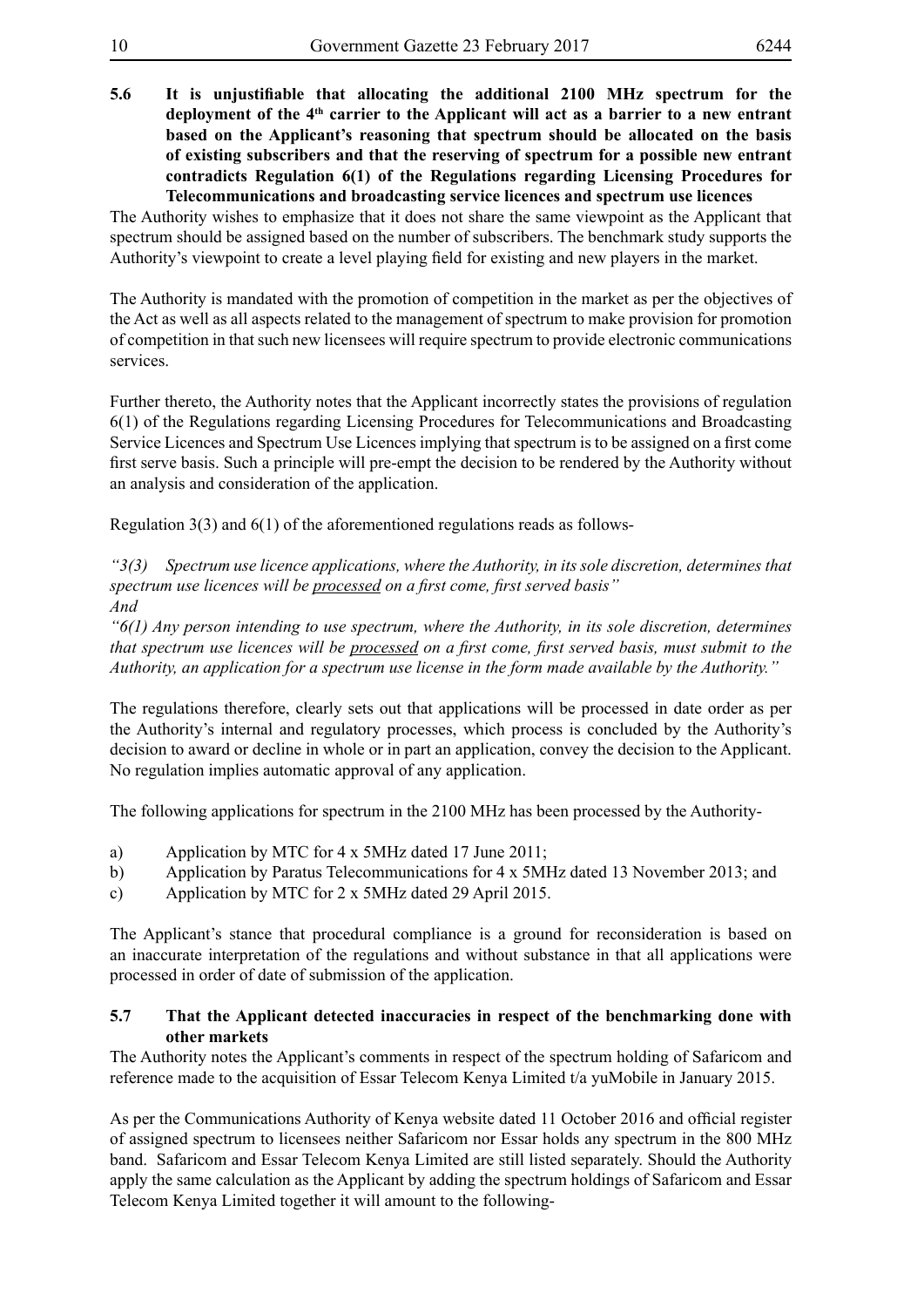#### Table 2:

| Spectrum band | <b>Mobile Telecommunications</b><br>Limited<br>(The Applicant) | <b>Safaricom and Essar Telecom</b><br>(cumulative) |
|---------------|----------------------------------------------------------------|----------------------------------------------------|
| E-GSM         | $2x$ 5 MHz<br>(awarded $30$ June $2016$ )                      | None                                               |
| 900 MHz       | $2x13 \text{ MHz}$                                             | $2x$ 17.5 MHz                                      |
| 1800 MHz      | $2x$ 35 MHz                                                    | 2x 20 MHz                                          |
| 2100 MHz      | $2x15 \text{ MHz}$                                             | $2x10 \text{ MHz}$                                 |
| <b>Total</b>  | $2x\,68\,\mathrm{MHz}$                                         | $2x$ 47.5 MHz                                      |

Both entities utilise 2100 MHz spectrum to provide 3G services at present. The Applicant further states that it is serving 7,094 subscribers per 3G sites compared to Safaricom serving 10,554 subscribers per 3G site based on Safaricom's 2016 annual report. It should be noted that Safaricom not only serves 33% more customers than MTC per 3G site but also utilises 33% less spectrum than the Applicant to do so in that Safaricom only holds 2x 10 MHz compared to the Applicant's 2x 15 MHz in the 2100 MHz spectrum band.

The Applicant further noted that in its opinion the data usage of a Safaricom subscriber is likely to be lower than that of a subscriber of the Applicant.

The Authority however, has based its benchmarking exercise on a number of network operators in different African countries, not only Kenya, and remains of the ardent view that the applicant has sufficient spectrum to provide services to its customers.

The Authority further notes the Applicants comments in respect of the role spectrum holdings played in the proposed acquisition of Neotel by Vodacom and Vodacom's LTE (4G) network and wish to state as follows-

- a) The Authority does not consider spectrum applications based on increasing the market value of a company;
- b) The application under consideration is for 3G services; and
- c) Therefore, the statements made in respect of Vodacom have no substance or bearing as grounds for reconsideration in respect of the decline of the Applicant's application for additional spectrum to provide 3G services.

#### **Other considerations**

Although the Authority, based on analysis on the grounds for reconsideration presented by the Applicant, concluded that the Applicant has failed to proof efficient use in its application for reconsideration, which was the basis for the decline of this application, the Authority also considered consumer interest and the need to put a course of action in place to ensure that the Applicant make efficient use of existing spectrum use licences.

Further consideration was given that the Applicant, as per their submission, already upgraded existing 3G sites from three (3) sectors to six (6) sector sites to increase capacity by utilising their existing spectrum use licence capacity and wish to add an additional network layer to increase throughput speed utilising the additional spectrum applied for.

#### **Roll out obligations**

It was therefore concluded to impose rollout obligations consisting of network upgrades pertaining to existing 3G sites in the 2100 MHz spectrum bands and implementation of mini sites where approval had been granted by the local authority as a pre-requisite for the award of the spectrum use licence applied for in the 2100 MHz spectrum use licence.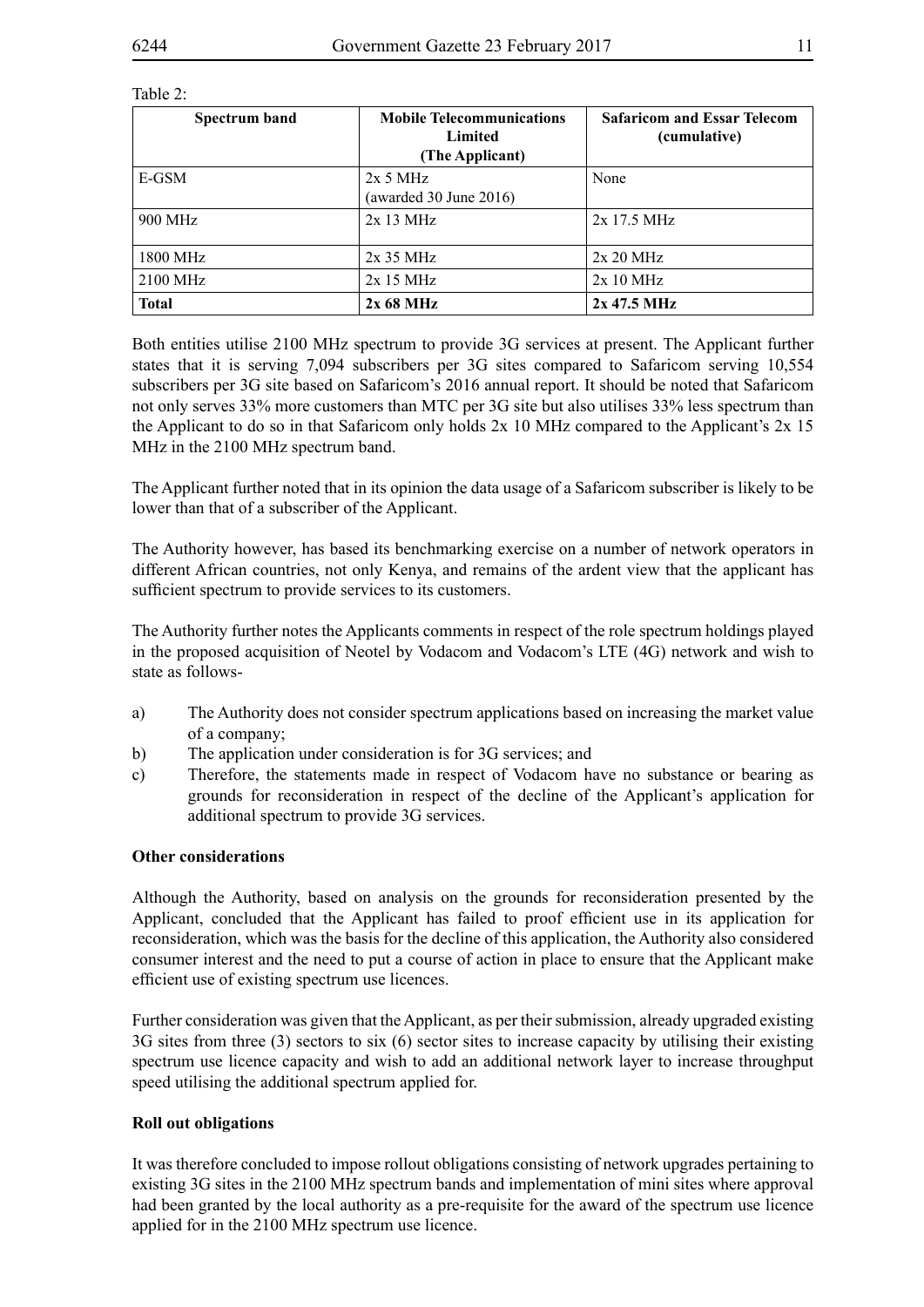The Authority gave notice to the Applicant of its intention to impose rollout obligations on 28 October 2016. The aforementioned rollout obligations to ensure efficient use of spectrum by Mobile Telecommunications Limited in respect of the spectrum use licence for 1920-1935 MHz paired with 2110-2125 MHz as well as the application for 1935-1940 MHz paired with 2125-2130 MHz is listed hereunder-

- (a) Confirmation that the 21 new mini sites mentioned in their submission dated 5 August 2016 will be implemented in the 2100 MHz spectrum band and provide the site location of each of the aforementioned sites;
- (b) Implementation of the 21 new mini sites mentioned in their submission dated 5 August 2016 within six(6) months from the date of the decision of the Authority in respect of the application for reconsideration submitted by Mobile Telecommunications Limited;
- (c) Implementation of 144 site upgrades in the 2100 MHz band as listed in the network rollout plan submitted by Mobile Telecommunications Limited on 21 August 2016 via email within a period of twelve (12) months from the date of the decision of the Authority in respect of the application for reconsideration submitted by Mobile Telecommunications Limited ; and
- (d) That preference must be given to upgrading of 3G sites outside of Windhoek, Walvis Bay and Swakopmund given the fact that Mobile Telecommunications Limited is excluding the majority of its subscriber base from utilising its 4G network by providing only postpaid products for 4G customers.

#### **MTC response to the Authority's Roll out obligations**

- (a) In its letters dated the  $03<sup>rd</sup>$  of November 2016 and the  $09<sup>th</sup>$  of November 2016 respectively, Mobile Telecommunication Limited responded to the Authority's notice of intention to impose roll out obligations as stated in the Authority's letter dated the  $28<sup>th</sup>$  of October 2016 as follows:
- (b) Mobile Telecommunications Limited confirmed that the 21 new mini sites mentioned in their submission dated 5 August 2016 will be implemented in the 2100MHz spectrum band. Mobile Telecommunications Limited attached a list of the mentioned 21 new mini sites as Annex I of their letter.
- (c) Mobile Telecommunications Limited stated that it should be noted that even though they has EIA, the site leases are being advertised by the Municipalities in the newspapers (Omongo & Auasblick) something which is coming as a surprise to Mobile Telecommunications Limited as it is a new requirement from their side. Mobile telecommunications limited reiterated that they remain depended even though we are eager to start building.
- (d) Mobile Telecommunications Limited confirmed that it shall adhere to this proposed obligation to be imposed as far as the site leases are agreed upon in time.
- (e) Mobile Telecommunications Limited confirmed that the Implementation of 144 site upgrades in the 2100 MHz band as listed in the network rollout plan submitted by Mobile Telecommunications Limited on 21 August 2016 via email within a period of twelve (12) months from the date of the decision of the Authority in respect of the application for reconsideration.
- (f) With regard to the condition that preference must be given to upgrading of 3G sites outside of Windhoek, Walvis Bay and Swakopmund given the fact that Mobile Telecommunications Limited is excluding the majority of its subscriber base from utilising its 4G network by providing only postpaid products for 4G customers, Mobile Telecommunications Limited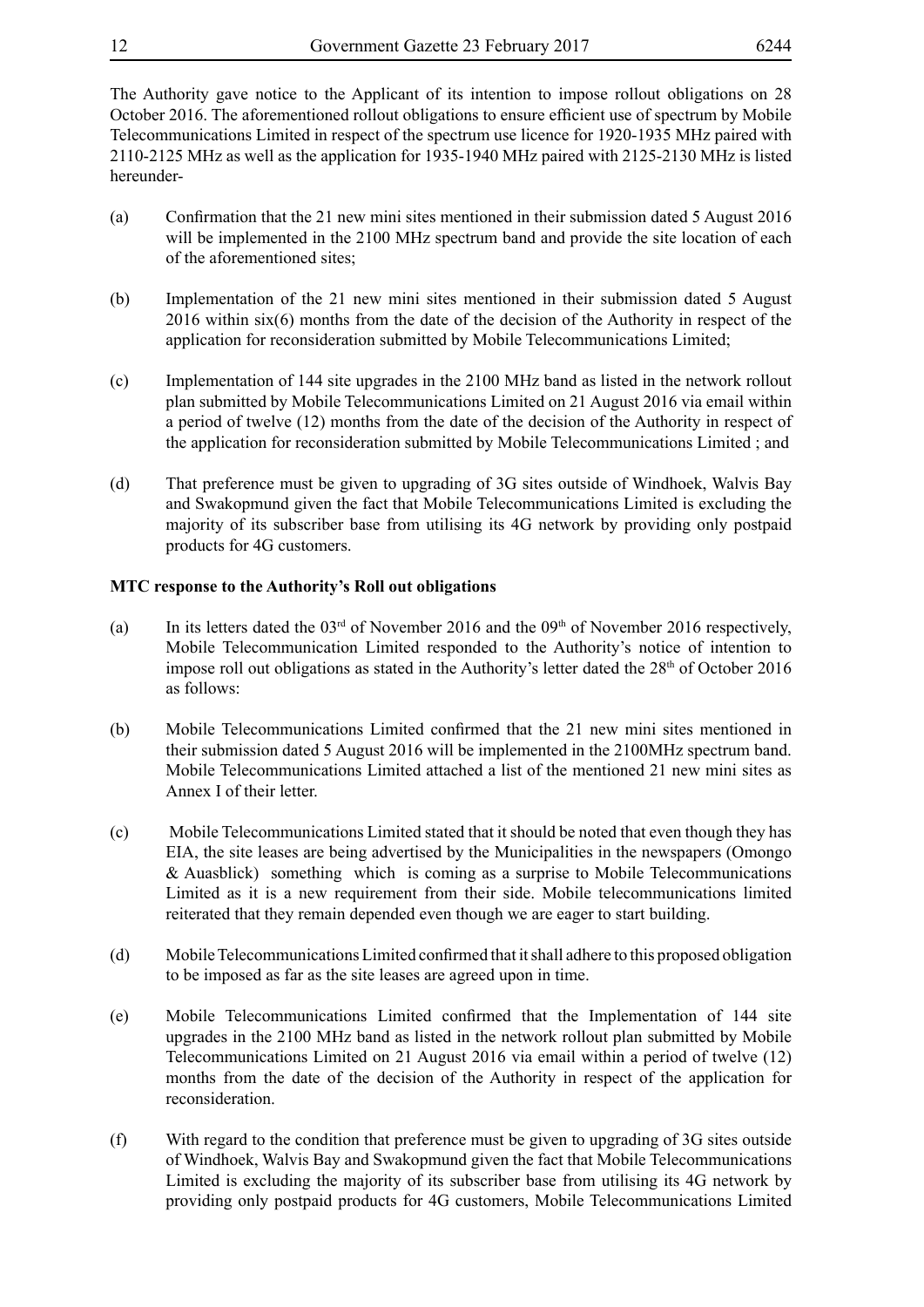stated that the list of Namibian cites where MTC currently covers 4GLTE are Gobabis, Grootfontein, Hetiesbay, Hosea Kutako, Katima Mulilo, Keetmanshoop, Langstrand, Okahandja, Ondangwa, Ongwediva, Oshakati, Otjiwarongo, Rehoboth, Rundu, Rosh Pina, Swakopmund, Tsumeb, Outapi, Walvisbay and Windhoek.

- (f) Mobile Telecommunications Limited further stated there are limited prepaid subscribers who have LTE enabled services due to the high costs of LTE devices. Customers with LTE enabled devices will deplete theirs data bundles instantly and then the bill shock will generate the same issues as in the past where the Authority took public information of an investigation, rather than following what ICASA did in South Africa by suggesting that consumers not blame the operators. Mobile Telecommunications Limited finally stated that a a 4G prepaid smartphone is being prepared and is will be introduced into the marked within the next 6 months.
- (g) Mobile telecommunications Limited therefore accepted the Authority's position that preference must be given to upgrading of 3G sites outside Windhoek, Walvis Bay and Swakopmund and stated that it plans to expand 3G coverage to reach 60% of the population by end of the year 2017.

# **6. OTHER INFORMATION AND ALLEGATIONS MADE BY THE APPLICANT**

The Applicant provided further information in respect of its operations as well as levying allegations against the consideration and decision making process of the Authority. These aspects of the application for reconsideration are dealt with hereunder.

#### **6.1 Investments made by the Applicant**

The Authority notes the various investments made and projects planned by the Applicant. The Authority has not in anyway-

- (i) Prohibited the Applicant from investing in the industry, but in fact encouraged such investment with the award of additional spectrum in the E-GSM band to provide 3G services in areas currently provided with 2G services or no services at all. This decision is aligned with the objects of the Act to promote local investment and the targets set out in the Harambee Prosperity Plan; or
- (ii) Prohibited the Applicant to add more sectors to its existing sites and utilise any other network implementation to optimise its network and utilise its existing spectrum use licences efficiently. This is entirely a business decision for the Applicant to make.

The Authority notes that the Applicant will implement twenty one (21) mini sites are per authorisation received from the relevant local authority and remains of the opinion that it will aid the Applicant in the efficient utilisation of spectrum resources. It was at no time stated that the implementation of small sites is the only solution but presented as an option available to the Applicant.

#### **6.2 MTC's opinion that the Authority applied disproportionate principles to decline MTC's spectrum applications versus that of other operators**

The Authority wishes to provide the following response with regards to the comparisons made with the Paratus application.

The Applicant alleged that the Authority approved the spectrum use licence application of Paratus Telecommunications (Pty) Ltd in six (6) months.

(i) The application submitted by Paratus Telecommunications (Pty) Ltd was considered over a period of seventeen (17) months in that the application was submitted 13 November 2013 and the final notice was published in the Government Gazetted dated 29 May 2015. The aforementioned notice also reflects the date of application. The Gazette notice dated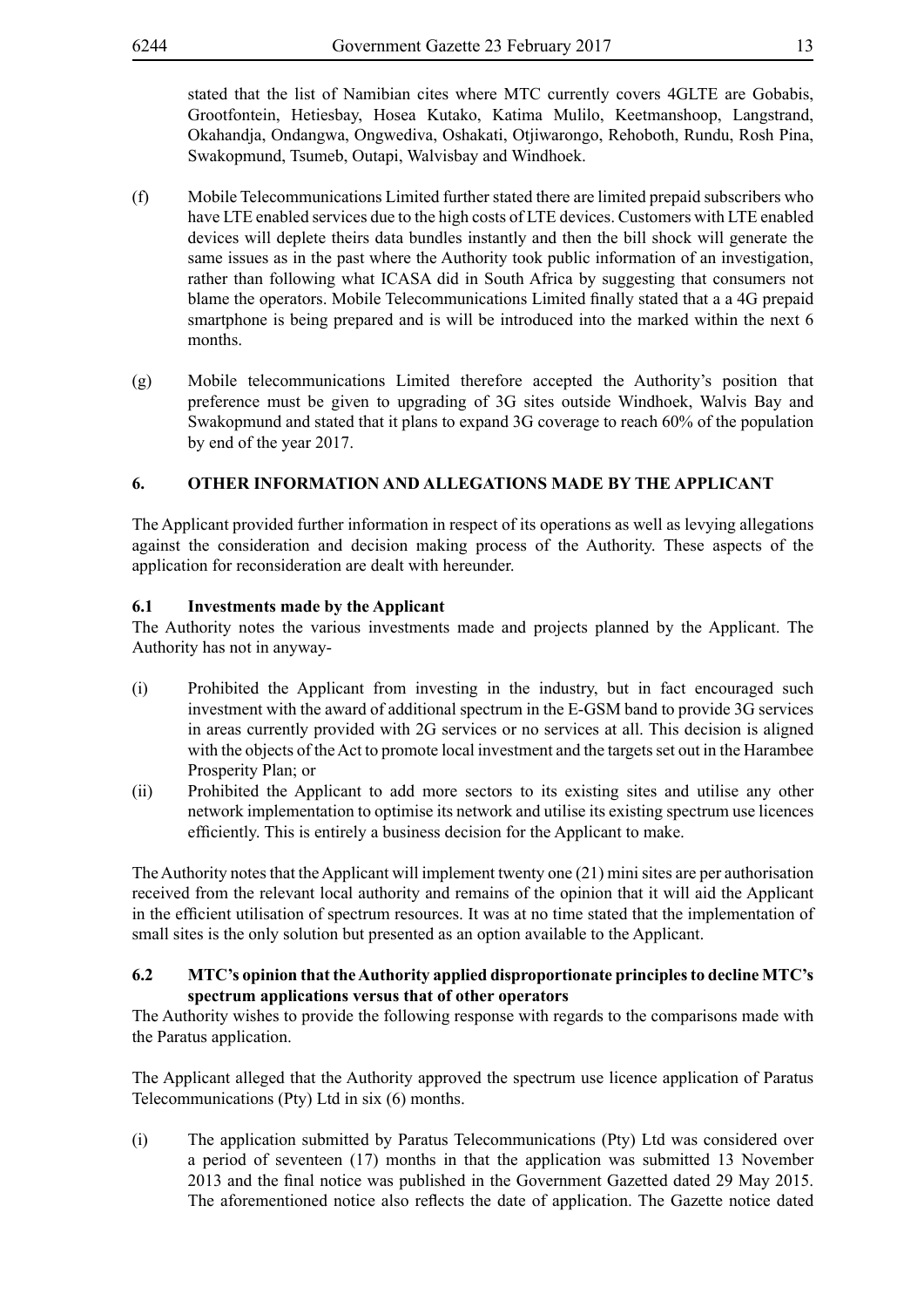10 November 2014 referred to by the Applicant constitute the notice in respect of public comments and does not represent the date that the applicant was submitted to the Authority.

Furthermore the Applicant may request the public inspection file at any time from the Authority's Legal Advice department should the Applicant wish to verify information in respect of any application before levying false accusations at the Authority.

The Authority also states that the same rationale was used in the consideration of this application taking into account that Paratus Telecommunications was a new entrant to the mobile services industry with the intention to provide LTE (4G) services than the rational applied when the applicant applied for spectrum to provide mobile services prior to their launch in 1995 and subsequent launches of 3G services in the 2100 MHz band and LTE (4G) services in the 1800 MHz band. In all instances the applicants submitted applications for spectrum to launch new services not previously offered.

Further thereto the Authority also considered an application from Telecom Namibia Limited in the 900 MHz spectrum band for additional spectrum which application is similar to the application for additional spectrum in the 2100 MHz spectrum band submitted by the Applicant. Both these applications were considered based on efficient use of existing spectrum use licences in the same spectrum band applied for.

The Authority is consistent in its basis of consideration of spectrum use licences based on the purpose of the application as stated on the application by the Applicant in each instance and the supporting documentation provided.

The Authority could not consider the assignment of 20 MHz to Paratus Telecommunications (Pty) Ltd in the 1800 MHz band in that it will result in an overlap with the spectrum use licence of the Applicant in the same band resulting in possible interference and degradation of service quality. The Authority is of the opinion that the Applicant has the necessary technical expertise to make this analysis for themselves, given that they have knowledge of spectrum use licences awarded to them, and not question the decision of the Authority in this regard.

The Authority is therefore of the opinion that the allegations made by the Applicant is nothing more than an attempt to discredit the Authority and objecting to spectrum use licences being awarded to Paratus Telecommunications (Pty) Ltd although the Applicant has no objection if spectrum use licences are awarded to Telecom Namibia Limited.

#### **6.3 The Applicant is of the opinion that CRAN is not acting in an appropriate manner that serves in the public interest and industry.**

The Applicant is of the opinion that the Authority had no reservations in respect of efficient use of spectrum based on its oral submission on 14 August 2015, and that MTC agreed to rollout out conditions imposed provided that spectrum applied for in 900 MHz and 2100 MHz will be approved.

The Authority wishes to state that this is entirely the viewpoint and interpretation of the Applicant. The Authority did not make any statement at the hearing that the rollout obligations are conditional to the approval of spectrum in the 900 MHz (E-GSM) and 2100 MHz spectrum band.

The Authority does not engage in bartering with the Applicant when considering a licence application. The Authority's notice of its intention to impose rollout obligations in respect of its consideration of the application for spectrum in the 900 MHz (E-GSM) spectrum band dated 7 February 2016 bears reference.

Delays in consideration of this application was largely instituted by the Applicant themselves in submitting further correspondence to support their application at various intervals and failing to respond to correspondence from the Authority within the timelines set by the Authority. The Authority is obliged to respond the any correspondence received from the Applicant and to consider the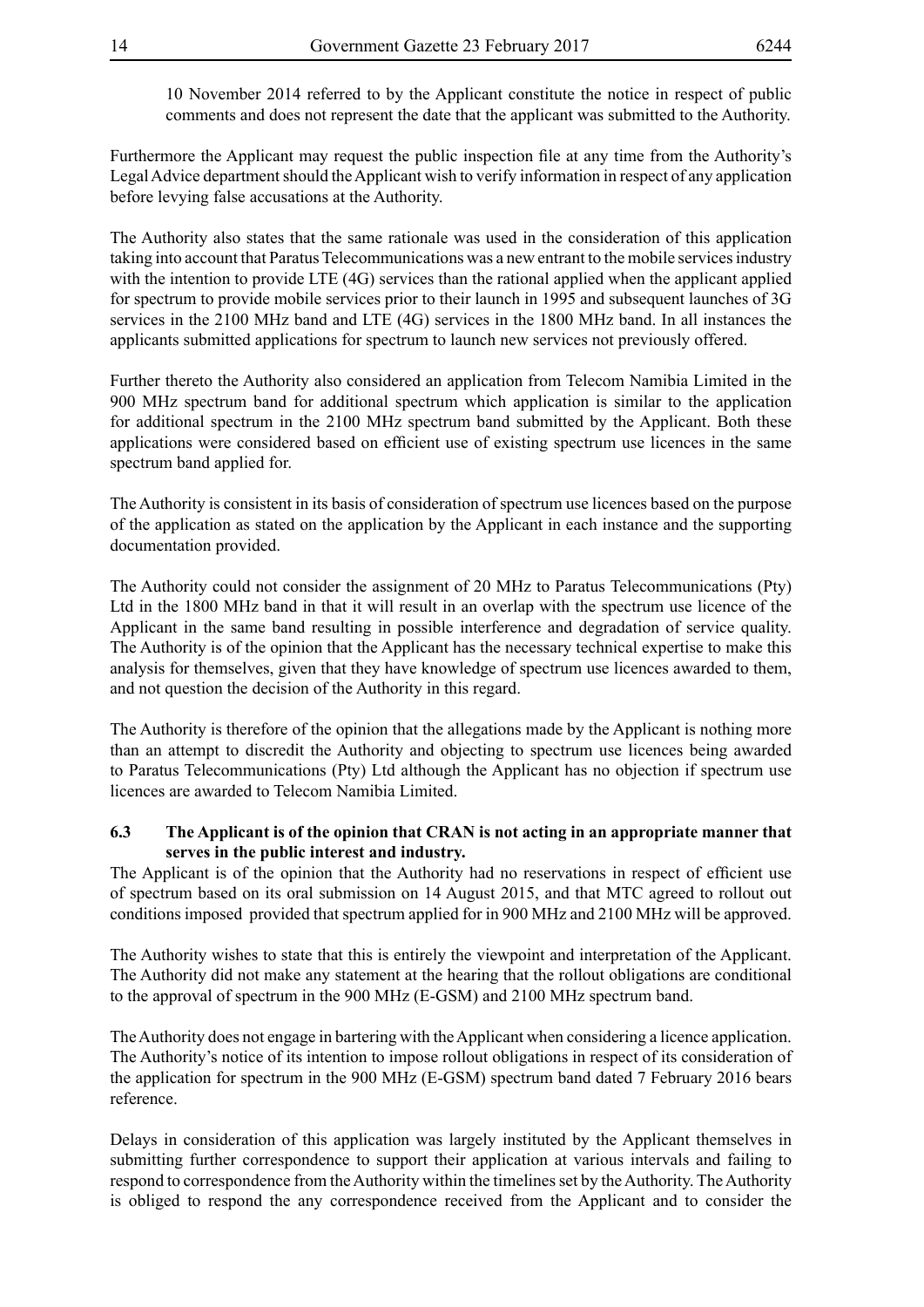application as a whole from date of application to the date of the last information of correspondence received from the Applicant which date was 20 April 2016 together with a request for a further meeting with the Authority on 17 May 2016.

# **7. DECISION**

In terms of section 31 of the Act and the Regulations regarding Licensing Procedures for Telecommunications and Broadcasting Service Licences and Spectrum Use Licences, the Authority herewith -

- (i) Reconsider its decision to decline the application for an additional 2 x 5MHz in the 2100 MHz spectrum band submitted by Mobile Telecommunications Limited based on the decision made by the CRAN Board of Directors on 30 June 2016 ;
- (ii) Award of spectrum use licences to Mobile Telecommunications Limited on a national basis for
	- a. 1935-1940 MHz paired with 2125-2130 MHz;
- (iii) The licence is awarded subject to the Communications Act, 2009 (Act No. 8 of 2009) and the Regulations Regarding Licence Conditions for Spectrum Use Licensee as published in Government *Gazette* No. 5354, General Notice No. 469, dated 2 December 2013;
- (iv) The licence is awarded on condition that Mobile Telecommunications Limited provide confirmation that the 21 new mini sites mentioned in their application for reconsideration dated 5 August 2016 will be implemented in the 2100 MHz spectrum band and provide the site location of each of the aforementioned sites;
- (v) The licence is awarded on condition that Mobile Telecommunications Limited implement the abovementioned 21 new mini sites within six (6) months from the date of the decision of the Authority;
- (vi) The licence is awarded on condition that Mobile Telecommunications Limited implement the 144 site upgrades in the 2100 MHz spectrum band as listed in the network rollout plan submitted by Mobile Telecommunications Limited on 21 August 2016 within a period of twelve (12) months from the date of the decision by the Authority;
- (vii) The Licence shall not lapse within six (6) months from date of issuance, and Regulation  $6(4)$  & (5) of the spectrum use licence conditions are amended in as far as it is applicable to Mobile Telecommunications Limited to read as follows;
	- a. The spectrum use licence issued to Mobile Telecommunications Limited in respect of telecommunications services shall lapse twelve (12) months after date of issuance, if the Authority is satisfied that Applicant has failed to commence to carry on services in respect of which it is licenced in accordance with the rollout obligations imposed;
- (viii) In the event that Mobile Telecommunications Limited fails to roll out the provision of telecommunications services as per the rollout obligation imposed the Authority will follow the process as contained in regulations  $6(5)$  (6) and (7) of the Spectrum Use Licence Conditions. The Authority will enforce the licence conditions in terms of Sections 114 – 116 of the Act; and
- (ix) In the event that Mobile Telecommunications Limited do not accept the aforementioned licence conditions, the application for reconsideration is declined and the decision taken by the Authority to decline the application for 1935-1940 MHz paired with 2125-2130 MHz as taken on 30 June 2016 is upheld.